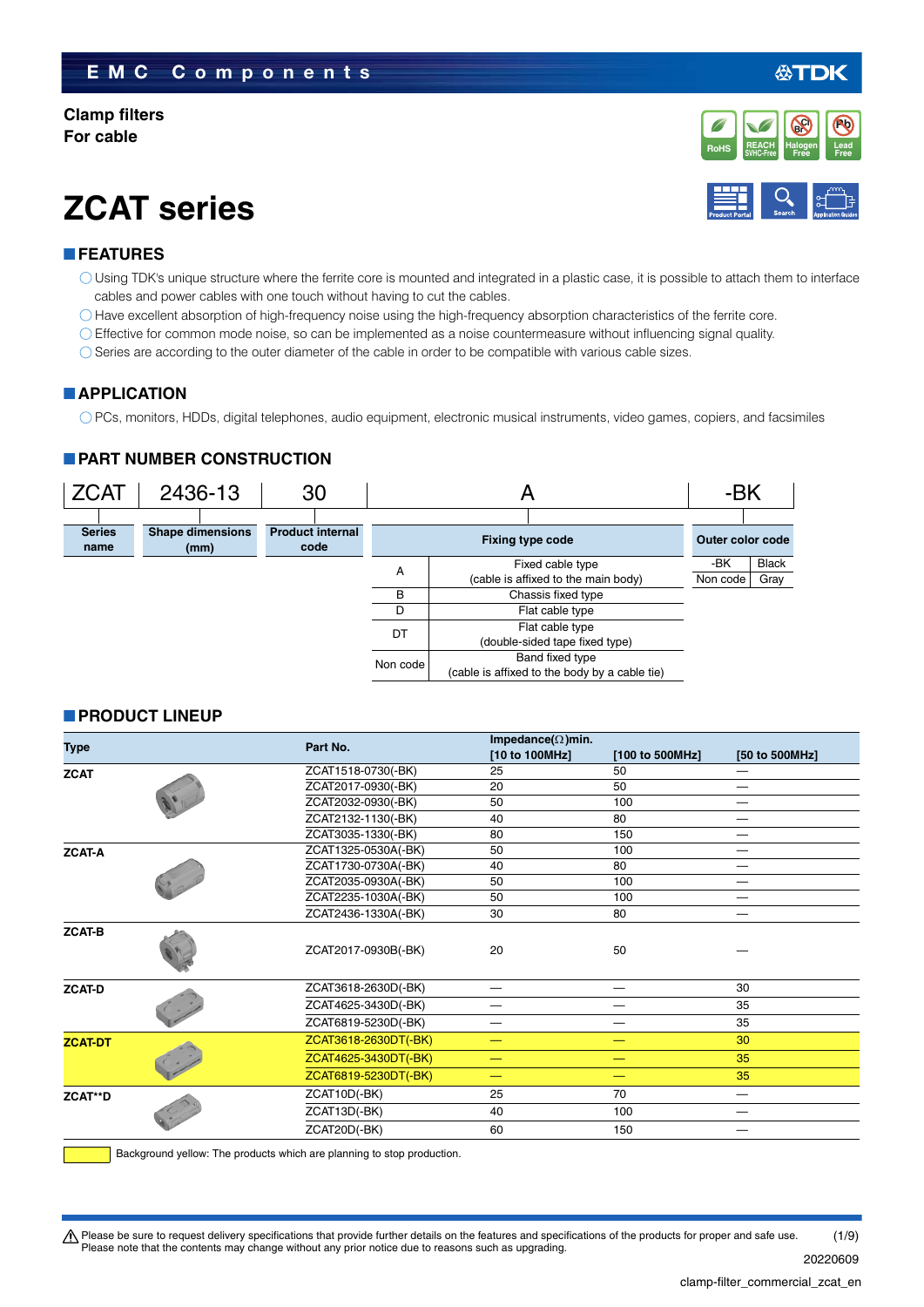# **ZCAT type**

#### **CHARACTERISTICS SPECIFICATION TABLE**

|                |                 |                           | <b>Operating</b><br>temperature range | Individual weight |
|----------------|-----------------|---------------------------|---------------------------------------|-------------------|
| [10 to 100MHz] | [100 to 500MHz] | [50 to 500MHz]            | (°C)                                  | $\mathbf{q}$      |
| 25             | 50              |                           |                                       |                   |
| 20             | 50              |                           |                                       |                   |
| 50             | 100             |                           | $-40$ to 85                           | 2.                |
| 40             | 80              |                           |                                       | 22                |
| 80             | 150             |                           |                                       | 62                |
|                |                 | Impedance( $\Omega$ )min. |                                       |                   |

A cable tie is included when shipped.

• Test conditions: When passing through an impedance meter (unloaded) ø1mm copper cable

#### **IMPEDANCE VS. FREQUENCY CHARACTERISTICS**



#### **SHAPE & DIMENSIONS**



| Part No.            |          | Dimensions (mm) |          | Applicable cable |                     |
|---------------------|----------|-----------------|----------|------------------|---------------------|
|                     | A        | в               | с        | D                | outer diameter      |
| ZCAT1518-0730(-BK)* | $22+1$   | $18 + 1$        | 7±1      | $15 + 1$         | 7max.               |
| ZCAT2017-0930(-BK)* | $21 + 1$ | $17 + 1$        | $9 + 1$  | $20+1$           | 9max.               |
| ZCAT2032-0930(-BK)* | $36 + 1$ | $32+1$          | $9 + 1$  | $19.5 + 1$       | 9max.               |
| ZCAT2132-1130(-BK)* | $36+1$   | $32+1$          | $11 + 1$ | $20.5 + 1$       | 11 <sub>max</sub>   |
| ZCAT3035-1330(-BK)* | $39 + 1$ | $34+1$          | $13 + 1$ | $30+1$           | 13 <sub>max</sub> . |



### **INTERNAL CONSTRUCTION STRUCTURE OF THE CABLE TIE**



Please be sure to request delivery specifications that provide further details on the features and specifications of the products for proper and safe use.<br>Please note that the contents may change without any prior notice d 20220609 (2/9)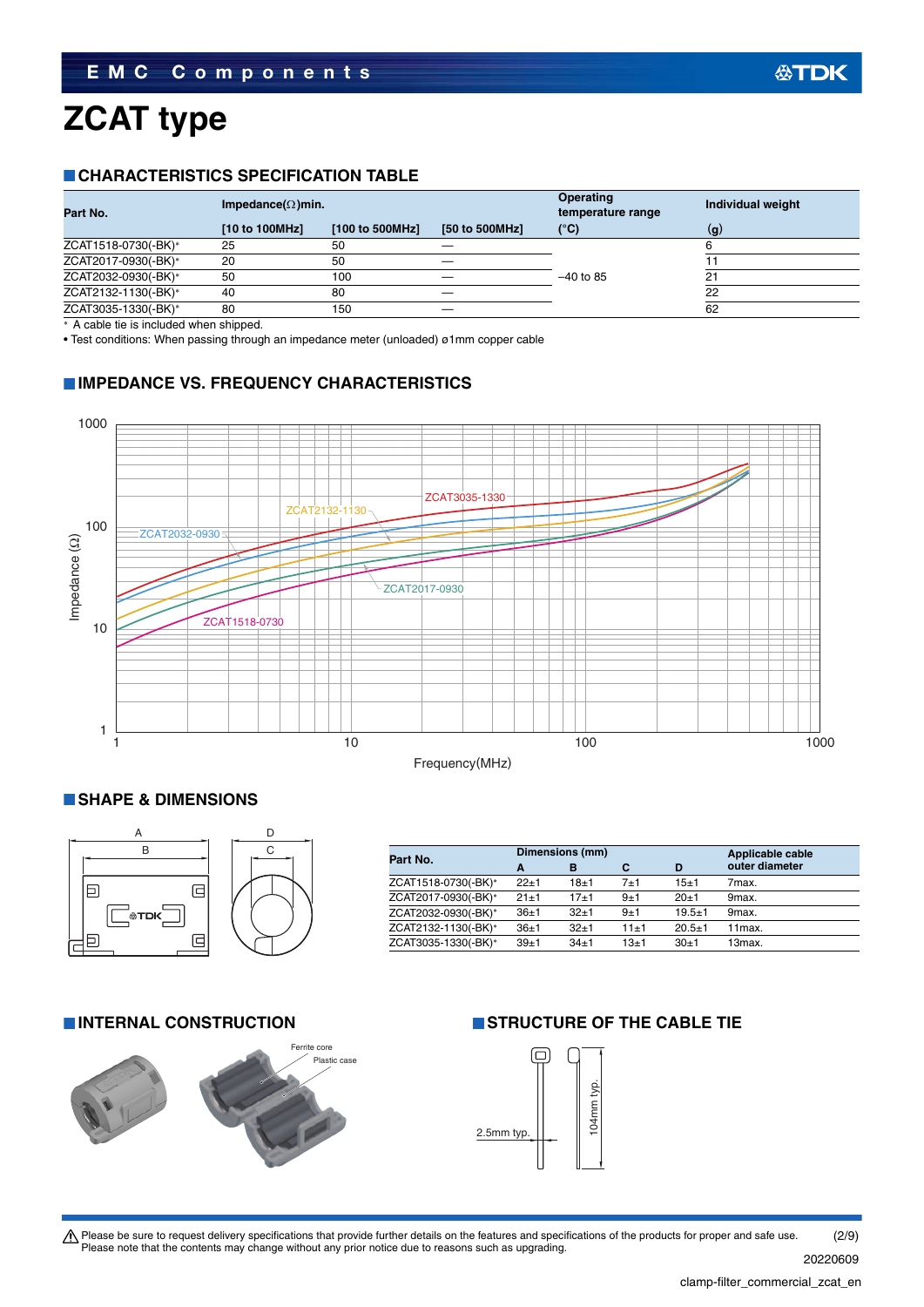# **ZCAT-A type**

#### **CHARACTERISTICS SPECIFICATION TABLE**

| Part No.            | Impedance( $\Omega$ )min. |                 |                | <b>Operating</b><br>temperature range | Individual weight |
|---------------------|---------------------------|-----------------|----------------|---------------------------------------|-------------------|
|                     | [10 to 100MHz]            | [100 to 500MHz] | [50 to 500MHz] | (°C)                                  | (g)               |
| ZCAT1325-0530A(-BK) | 50                        | 100             |                |                                       |                   |
| ZCAT1730-0730A(-BK) | 40                        | 80              |                |                                       |                   |
| ZCAT2035-0930A(-BK) | 50                        | 100             |                | $-40$ to 85                           | 2.                |
| ZCAT2235-1030A(-BK) | 50                        | 100             |                |                                       | 26                |
| ZCAT2436-1330A(-BK) | 30                        | 80              |                |                                       | 29                |
|                     |                           |                 |                |                                       |                   |

• Test conditions: When passing through an impedance meter (unloaded) ø1mm copper cable

#### **IMPEDANCE VS. FREQUENCY CHARACTERISTICS**



#### **SHAPE & DIMENSIONS**



| Part No.            |          | Dimensions (mm) |          | Applicable cable |              |                      |
|---------------------|----------|-----------------|----------|------------------|--------------|----------------------|
|                     | A        | в               | С        | D                | Е            | outer diameter       |
| ZCAT1325-0530A(-BK) | $25 + 1$ | 20±1            | 5±1      | $12.8 + 1$       | $11.2 \pm 1$ | $3$ to $5(USB)$      |
| ZCAT1730-0730A(-BK) | $30+1$   | $23 + 1$        | 7±1      | $16.5 \pm 1$     | 15±1         | 4 to 7(USB/IEEE1394) |
| ZCAT2035-0930A(-BK) | $35 + 1$ | $28 + 1$        | 9±1      | $19.5 + 1$       | $17.4 + 1$   | 6 to 9               |
| ZCAT2235-1030A(-BK) | $35 + 1$ | $28 + 1$        | $10+1$   | $21.5 \pm 1$     | $20+1$       | 8 to 10              |
| ZCAT2436-1330A(-BK) | $36+1$   | $29+1$          | $13 + 1$ | $23.5 + 1$       | $22+1$       | 10 to 13             |

#### **INTERNAL CONSTRUCTION**



Please be sure to request delivery specifications that provide further details on the features and specifications of the products for proper and safe use.<br>Please note that the contents may change without any prior notice d (3/9)

20220609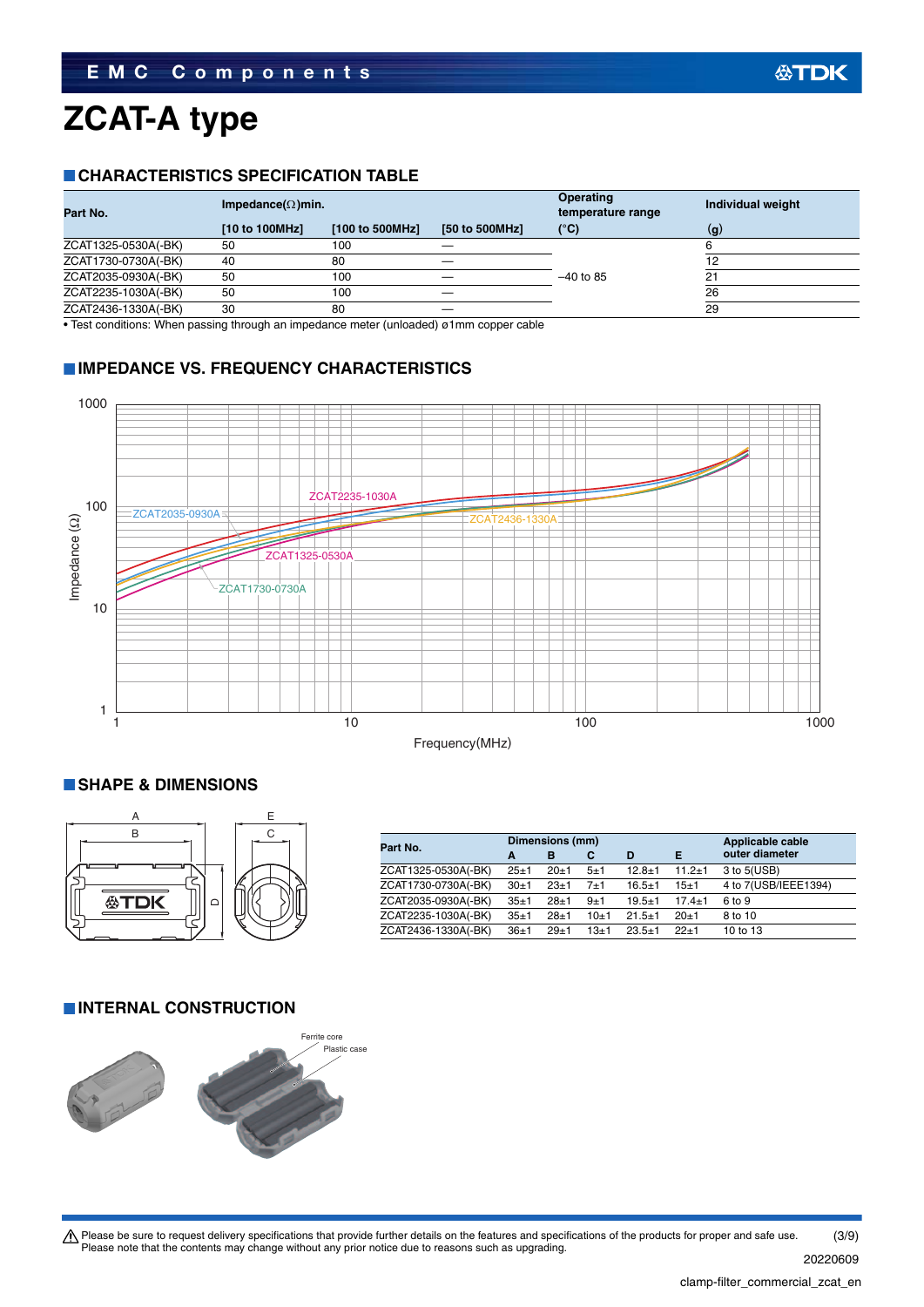### **ZCAT-B type**

#### **CHARACTERISTICS SPECIFICATION TABLE**

| Part No.            | Impedance( $\Omega$ )min. |                 |                                 | Operating<br>temperature range | Individual weight |
|---------------------|---------------------------|-----------------|---------------------------------|--------------------------------|-------------------|
|                     | [10 to 100MHz]            | [100 to 500MHz] | [50 to 500MHz]                  | $(^{\circ}C)$                  | (g)               |
| ZCAT2017-0930B(-BK) | 20                        | 50              | $\hspace{0.1mm}-\hspace{0.1mm}$ | $-40$ to 85                    |                   |
| $ -$<br>.           | .<br>.                    |                 | - - - -                         |                                |                   |

• Chassis fixed type attachment hole: ø4.8 to 4.9mm, Plate thickness: 0.5 to 2mm

#### **IMPEDANCE VS. FREQUENCY CHARACTERISTICS**



#### **SHAPE & DIMENSIONS**



**INTERNAL CONSTRUCTION** 



|                            | Dimensions (mm) |         |          | Applicable cable |                |
|----------------------------|-----------------|---------|----------|------------------|----------------|
| Part No.                   |                 |         |          |                  | outer diameter |
| $ZCAT2017-0930B(-BK)$ 21±1 | $17 + 1$        | $9 + 1$ | $20 + 1$ | (29)             | 9max.          |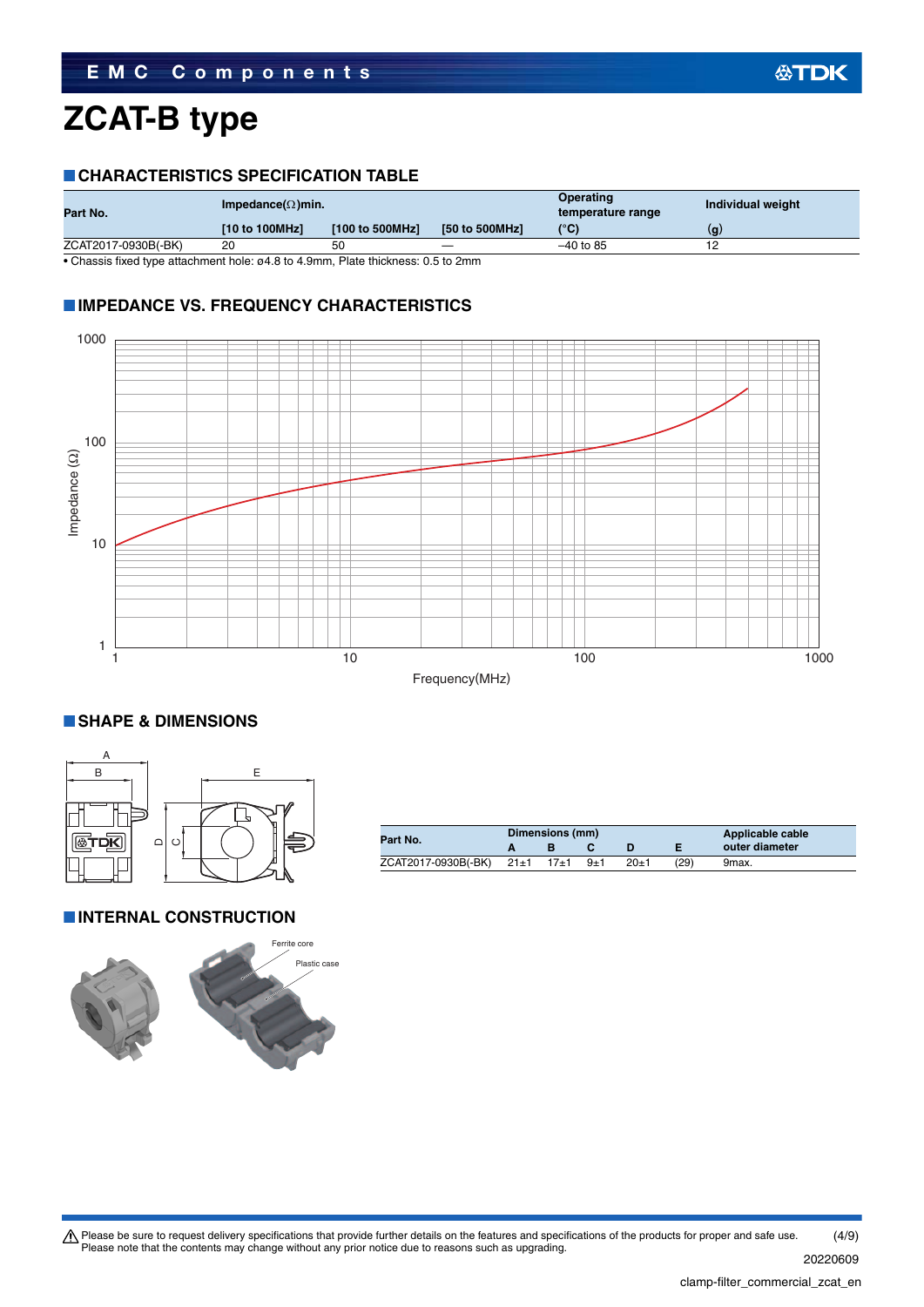### **ZCAT-D type**

#### **CHARACTERISTICS SPECIFICATION TABLE**

| Part No.            | Impedance( $\Omega$ )min. |                 |                | Operating<br>temperature range | Individual weight |
|---------------------|---------------------------|-----------------|----------------|--------------------------------|-------------------|
|                     | [10 to 100MHz]            | [100 to 500MHz] | [50 to 500MHz] | (°C)                           | (q)               |
| ZCAT3618-2630D(-BK) |                           |                 | 30             |                                |                   |
| ZCAT4625-3430D(-BK) |                           |                 | 35             | $-40$ to 85                    | 34                |
| ZCAT6819-5230D(-BK) |                           |                 | 35             |                                | 60                |

• Test conditions: When passing through an impedance meter (unloaded) ø1mm copper cable

#### **IMPEDANCE VS. FREQUENCY CHARACTERISTICS**



#### **SHAPE & DIMENSIONS**



| Part No.            |              | Dimensions (mm) |        | Applicable cable |                         |
|---------------------|--------------|-----------------|--------|------------------|-------------------------|
|                     | A            |                 |        |                  | outer diameter          |
| ZCAT3618-2630D(-BK) | $35.5 \pm 1$ | $17.5 + 1$      | $26+1$ | $11.5 \pm 1$     | For 20 wires flat cable |
| ZCAT4625-3430D(-BK) | $45.5 \pm 1$ | $24.5 + 1$      | $34+1$ | $12 + 1$         | For 26 wires flat cable |
| ZCAT6819-5230D(-BK) | $67.5 \pm 1$ | $18.5 + 1$      | $52+1$ | $16 + 1$         | For 40 wires flat cable |

#### **INTERNAL CONSTRUCTION**

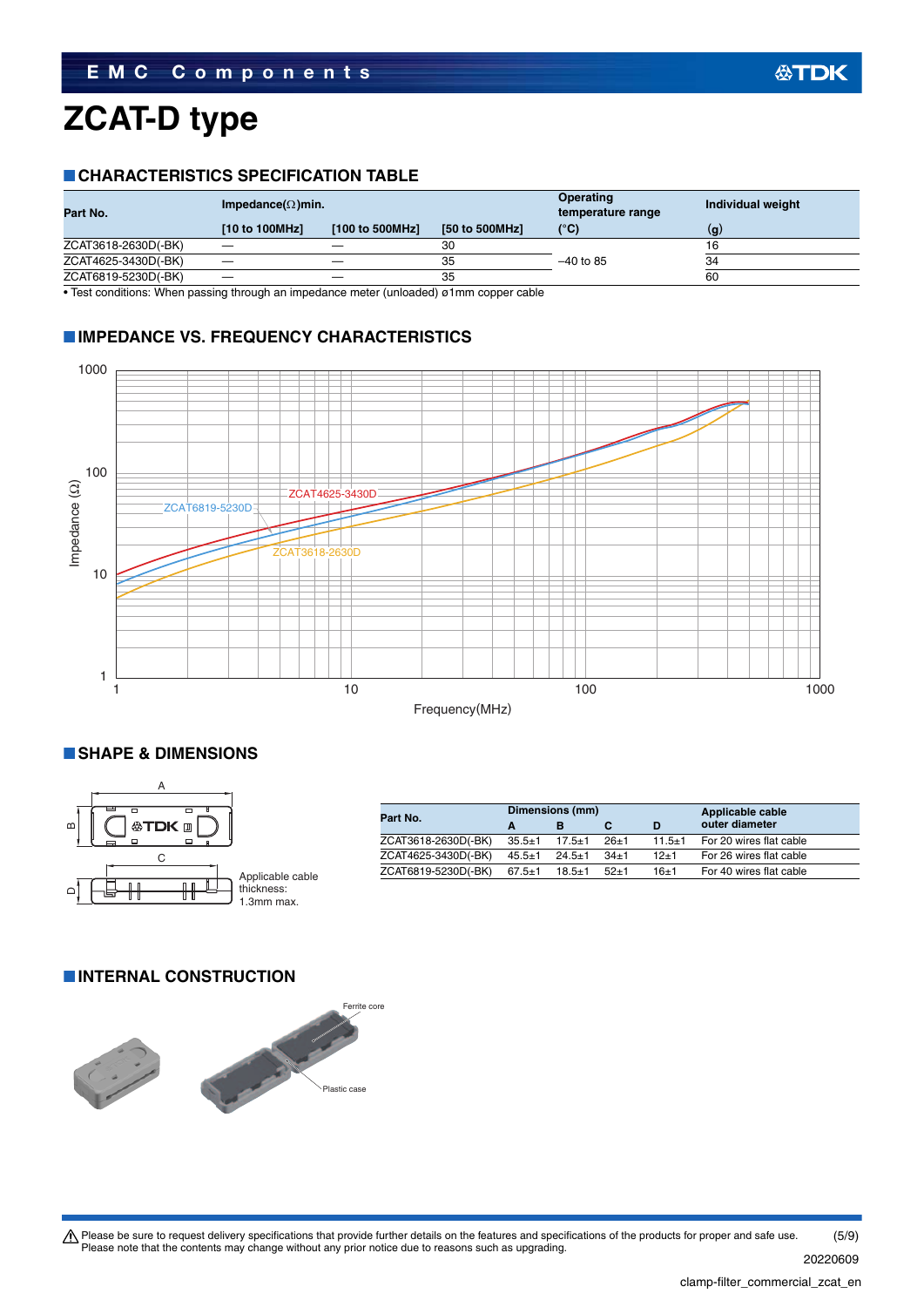**EMC Components**

### **ZCAT-DT type**

#### **CHARACTERISTICS SPECIFICATION TABLE**

| Part No.              | Impedance( $\Omega$ )min. |                 |                | <b>Operating</b><br>temperature range | Individual weight |
|-----------------------|---------------------------|-----------------|----------------|---------------------------------------|-------------------|
|                       | [10 to 100MHz]            | [100 to 500MHz] | [50 to 500MHz] | $(^{\circ}C)$                         | (g                |
| ZCAT3618-2630DT(-BK)* |                           |                 | 30             |                                       |                   |
| ZCAT4625-3430DT(-BK)* |                           |                 | 35             | $-40$ to 85                           | 34                |
| ZCAT6819-5230DT(-BK)* |                           |                 | 35             |                                       | 60                |
|                       |                           |                 |                |                                       |                   |

Double-sided tape fixed type (tape included when shipped).

• Test conditions: When passing through an impedance meter (unloaded) ø1mm copper cable

#### **IMPEDANCE VS. FREQUENCY CHARACTERISTICS**



#### **SHAPE & DIMENSIONS**



| Part No.              |              | Dimensions (mm) |        | Applicable cable |                         |
|-----------------------|--------------|-----------------|--------|------------------|-------------------------|
|                       | A            |                 |        |                  | outer diameter          |
| ZCAT3618-2630DT(-BK)* | $35.5 \pm 1$ | $17.5 \pm 1$    | $26+1$ | $12.5 \pm 1$     | For 20 wires flat cable |
| ZCAT4625-3430DT(-BK)* | $45.5 \pm 1$ | $24.5 \pm 1$    | $34+1$ | 13±1             | For 26 wires flat cable |
| ZCAT6819-5230DT(-BK)* | $67.5 \pm 1$ | $18.5 + 1$      | $52+1$ | $17 + 1$         | For 40 wires flat cable |

#### **INTERNAL CONSTRUCTION**



Please be sure to request delivery specifications that provide further details on the features and specifications of the products for proper and safe use.<br>Please note that the contents may change without any prior notice d (6/9)

20220609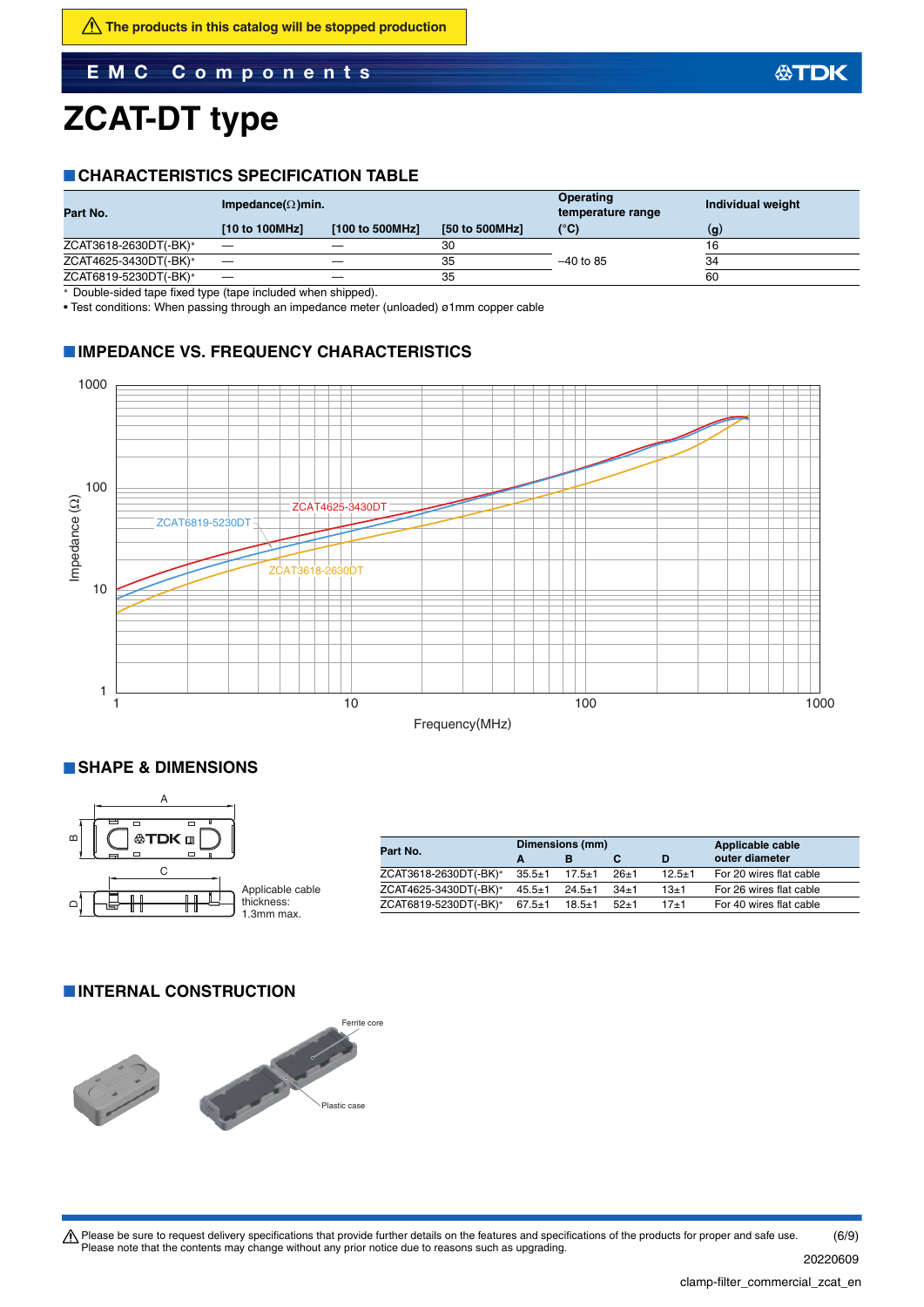# **ZCAT\*\*D type**

#### **CHARACTERISTICS SPECIFICATION TABLE**

| Part No.     | Impedance( $\Omega$ )min. |                 |                | <b>Operating</b><br>temperature range | Individual weight |
|--------------|---------------------------|-----------------|----------------|---------------------------------------|-------------------|
|              | [10 to 100MHz]            | [100 to 500MHz] | [50 to 500MHz] | $(^{\circ}C)$                         | (q)               |
| ZCAT10D(-BK) | 25                        | 70              |                |                                       |                   |
| ZCAT13D(-BK) | 40                        | 100             |                | $-40$ to 85                           |                   |
| ZCAT20D(-BK) | 60                        | 150             |                |                                       | 45                |

• Test conditions: When passing through an impedance meter (unloaded) ø1mm copper cable

#### **IMPEDANCE VS. FREQUENCY CHARACTERISTICS**



#### **SHAPE & DIMENSIONS**



| Part No.     |          | Dimensions (mm)         |        | Applicable cable |           |                    |
|--------------|----------|-------------------------|--------|------------------|-----------|--------------------|
|              |          | в                       |        |                  |           | outer diameter     |
| ZCAT10D(-BK) | $27 + 1$ | $14.5 \pm 1$ 10 $\pm$ 1 |        | $4\pm1$          | 7+1       | 4max.              |
| ZCAT13D(-BK) | $34+1$   | $20+1$                  | $13+1$ | $-5+1$           | $8.5 + 1$ | 5max.              |
| ZCAT20D(-BK) | $35 + 1$ | $30+1$                  | $20+1$ | $-5+1$           | $15 + 1$  | 5 <sub>max</sub> . |

#### **INTERNAL CONSTRUCTION**



Please be sure to request delivery specifications that provide further details on the features and specifications of the products for proper and safe use.<br>Please note that the contents may change without any prior notice d (7/9)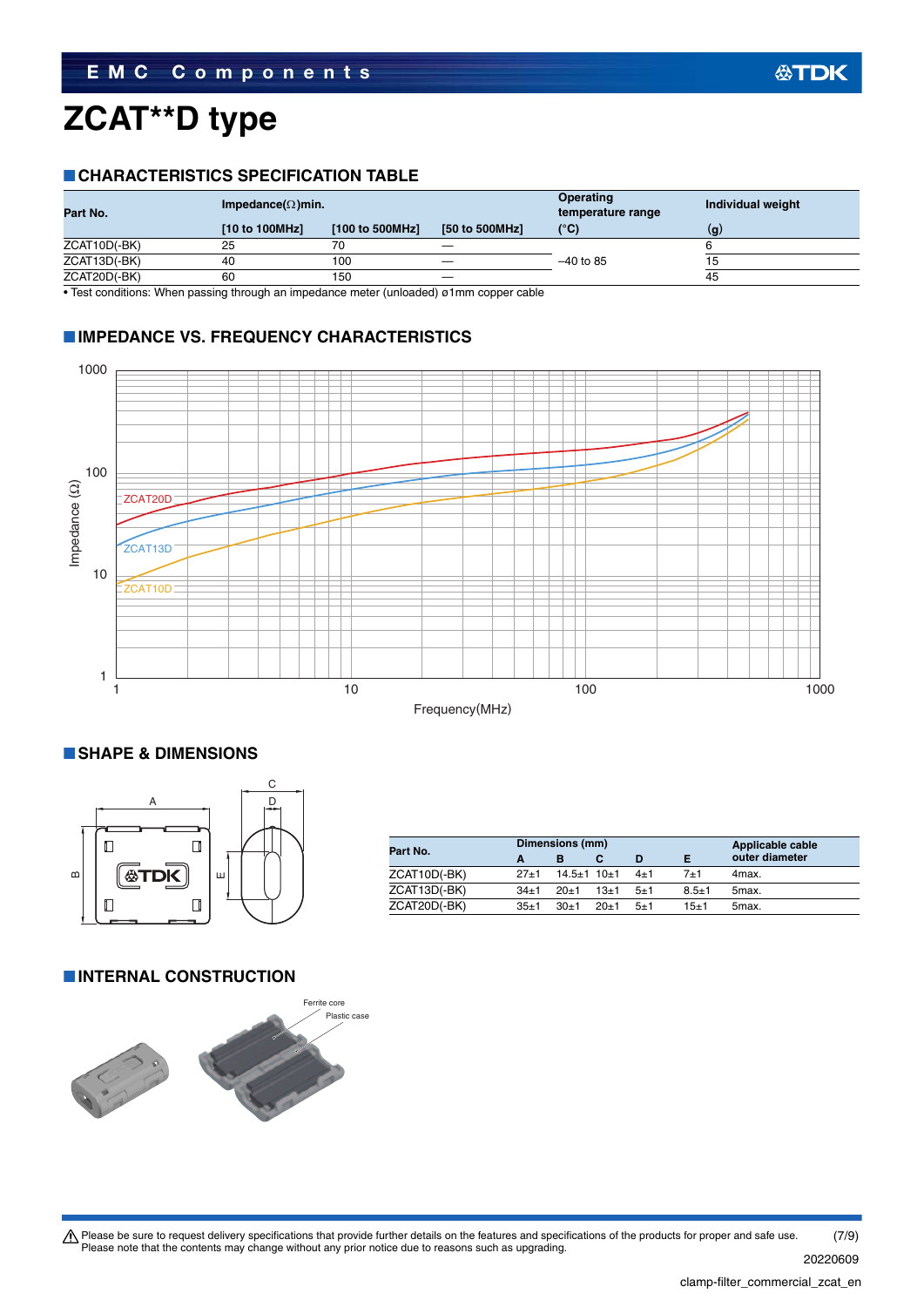### **ZCAT series**

#### **OUTER BOX SIZE, PACKAGE QUANTITY**

| <b>Type</b>    |  | Part No.             | <b>Number of</b><br>products | Number of<br>interior trays | Package<br>quantity | Outer box size |
|----------------|--|----------------------|------------------------------|-----------------------------|---------------------|----------------|
|                |  |                      | (pieces/trays)               | (trays/box)                 | (pieces/box)        |                |
| <b>ZCAT</b>    |  | ZCAT1518-0730(-BK)   | 112                          |                             | 896                 | 490×350×220    |
|                |  | ZCAT2017-0930(-BK)   | 80                           | 8                           | 640                 | 490×350×220    |
|                |  | ZCAT2032-0930(-BK)   | 60                           |                             | 420                 | 490×350×220    |
|                |  | ZCAT2132-1130(-BK)   | 60                           | 8                           | 480                 | 490×350×220    |
|                |  | ZCAT3035-1330(-BK)   | 40                           | 5                           | 200                 | 490×350×220    |
| <b>ZCAT-A</b>  |  | ZCAT1325-0530A(-BK)  | 112                          | 12                          | 1.344               | 490×350×220    |
|                |  | ZCAT1730-0730A(-BK)  | 84                           | 10                          | 840                 | 490×350×220    |
|                |  | ZCAT2035-0930A(-BK)  | 60                           | 8                           | 480                 | 490×350×220    |
|                |  | ZCAT2235-1030A(-BK)  | 50                           | 8                           | 400                 | 490×350×220    |
|                |  | ZCAT2436-1330A(-BK)  | 50                           | 8                           | 400                 | 490×350×220    |
| <b>ZCAT-B</b>  |  | ZCAT2017-0930B(-BK)  | 70                           | 5                           | 350                 | 385x331x216    |
| <b>ZCAT-D</b>  |  | ZCAT3618-2630D(-BK)  | 80                           | 6                           | 480                 | 395×250×225    |
|                |  | ZCAT4625-3430D(-BK)  | 40                           | 6                           | 240                 | 395×250×225    |
|                |  | ZCAT6819-5230D(-BK)  | 20                           | 8                           | 160                 | 395×250×225    |
| <b>ZCAT-DT</b> |  | ZCAT3618-2630DT(-BK) | 80                           | 6                           | 480                 | 395×250×225    |
|                |  | ZCAT4625-3430DT(-BK) | 40                           | 6                           | 240                 | 395×250×225    |
|                |  | ZCAT6819-5230DT(-BK) | 20                           | 8                           | 160                 | 395×250×225    |
| ZCAT**D        |  | ZCAT10D(-BK)         | 77                           | 10                          | 770                 | 490×350×220    |
|                |  | ZCAT13D(-BK)         | 50                           | 9                           | 450                 | 490×350×220    |
|                |  | ZCAT20D(-BK)         | 40                           | $\overline{7}$              | 280                 | 490×350×220    |

Background yellow: The products which are planning to stop production.

Please be sure to request delivery specifications that provide further details on the features and specifications of the products for proper and safe use.<br>Please note that the contents may change without any prior notice d (8/9)

20220609